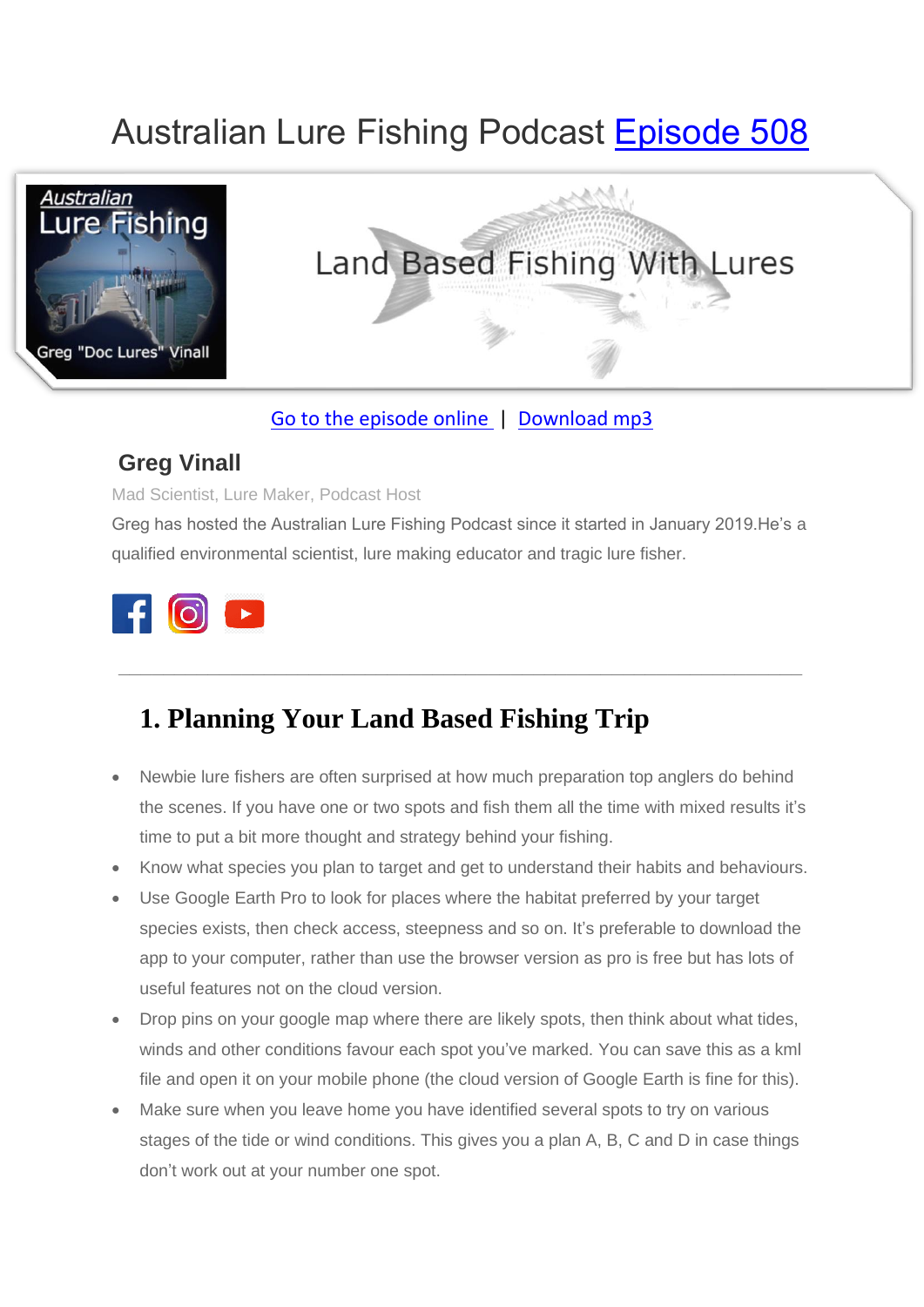#### **2. Land Based Lure Fishing Tackle**

- Obviously, land based anglers must carry their gear to their chosen fishing spot and don't have the luxury of bringing multiple fishing rods – unless the chosen spot is one that can be driven up to!
- Having a target species in mind narrows down the amount of rod and reel combos you'll need to carry. Choosing versatile combinations of gear enables the angler to target bycatch species if the opportunity presents itself.
- Going slightly heavier on lines and leaders than you might for boat or kayak fishing will compensate for the more limited control land based anglers can exert on a fish and the frequent need to land fish close to structure or sharp objects.
- Sun protection clothing, first aid kits, polarised sunglasses and good footwear are part of the land based luring kit.

#### **3. Lures For Land Based Fishing**

- It's hard to ignore soft plastic lures for land based fishing they're light to carry, versatile and effective on lots of species and in numerous scenarios. A selection of paddletail, grub and jerkbait style soft plastics is worth having in your land based fishing kit, in sizes to suit the species you'll target. Standard jig heads are great, but having some unweighted worm hooks, some snakelockz style weights and some tungsten putty enables an angler to fish plastic topwater or at depth, even if there is wind and current to contend with.
- Metal lures such as spoons and jigs are great as they cast like bullets and are very effective fished briskly for pelagics or sunk down and fished with jerks and twitches for demersal species.
- Topwater lures such as poppers and stickbaits are perfect for shallow water fishing where other lure styles might get hung up in submerged structure. Besides, it's always a blast watching lures get smashed off the water surface!
- The above lure styles should be staples in a land based fishing kit, in my opinion, but most lure styles can be useful for land based fishing at times. Spinnerbaits are versatile and snag resistant and definitely have their place, soft vibes, metal blades, hard bodies (especially deep divers) are all good in the right circumstances.

#### **4. Land Based Lure Fishing Techniques**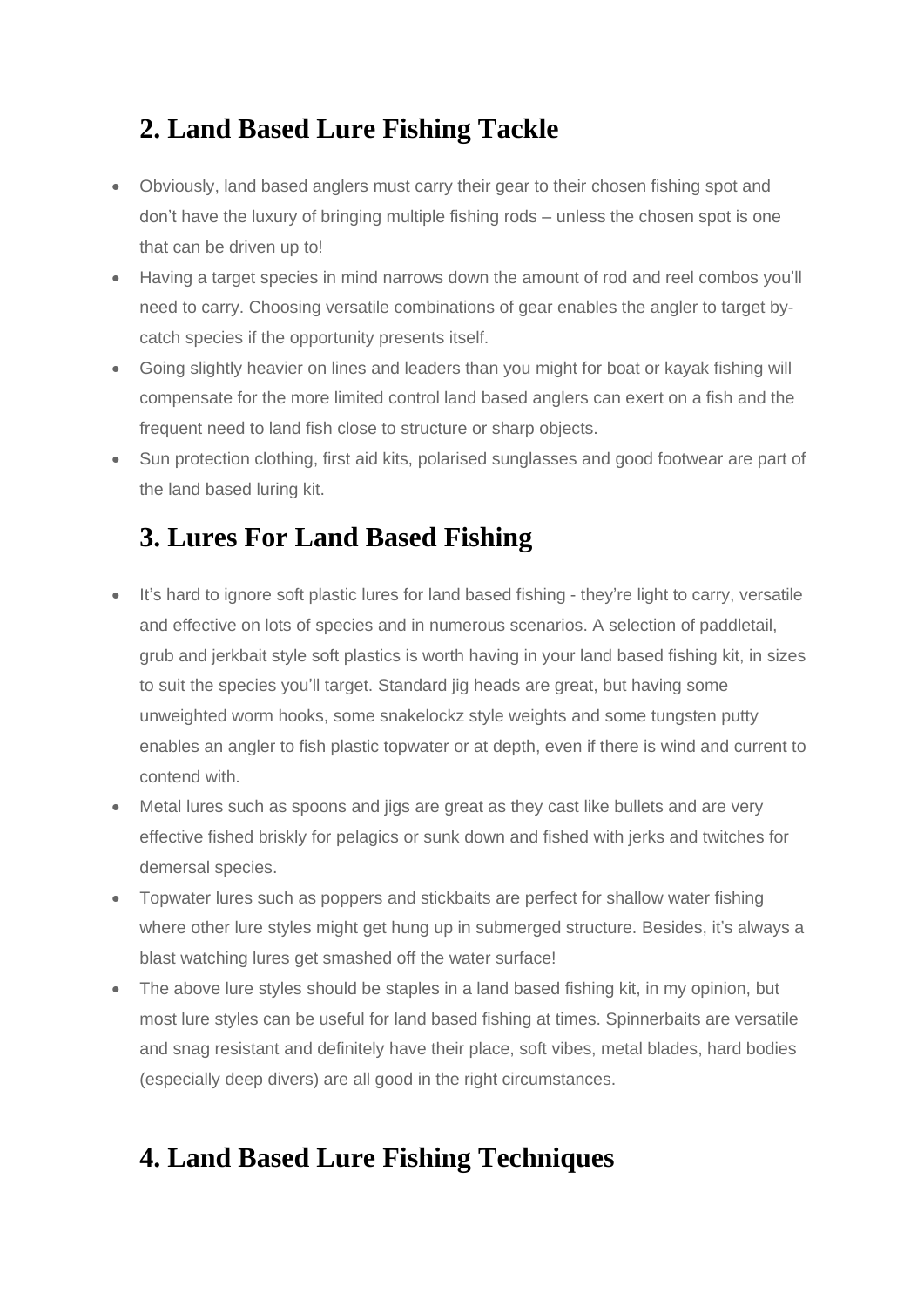- Don't always make a beeline for places where you can get a cast into deep water. Lots of fish species come into shallow water and close to shorelines to feed, yet lots of land based anglers overlook the shallows and miss out on some exceptional fishing.
- Big fish come into shallow water purely to feed, so when you find them around the edges and in the shallows they're highly likely to take a well presented lure.
- It's often a good strategy to make a few casts from well back away from the water. Often by walking to the waters edge you'll be spooking the fish that are in the shallows feeding, so start casting from well back and then work your way up to the water, fanning out casts as you go.
- Before making a cast, have a think about your strategy when you hook a fish. Taking the time to present your lure from an angle that allows you to draw the fish out of structure is a good idea.
- Be aware of your surroundings and observant for indicators and signs of when, where and how to fish. The three B's are all good signs that you're fishing in the right place (ie bait, birds and bust-ups) as they indicate either that there are feeding fish there or that there are prey items that will at some stage attract a feeding fish.
- Be methodical and work each area thoroughly using a handful of lures and trying various retrieves with each. Once you find a lure and retrieve that is working you can rinse and repeat at similar locations and will likely get results.
- The use of a small clip (eg a Mustad Fastach) will allow quick lure changes, since you probably wont have six rods pre-rigged with a bunch of different lures. It also means you'll spend less time cutting and retying your leaders.

#### **5. Land Based Lure Fishing Techniques**

- It can be challenging to land and safely return a fish to the water when you're land based fishing. For boat fishers, the catch can be lifted into the boat with an environet, laid carefully on a cool, wet surface for unhooking and then returned to the water without bruising or loss of scales.
- Land based fish are often washed up on rock ledges, dragged up sandy beaches, pulled over oysters and so on. Once landed they might find themselves on a rough jetty surface, hot rocks, burning sand and so on. Try and handle your catch as sensitively as possible. If you're keeping it you'll find the fish is better eating if it's not bruised and battered. Obviously if you're releasing your catch it's best to do so in a condition that gives it a good chance of survival.